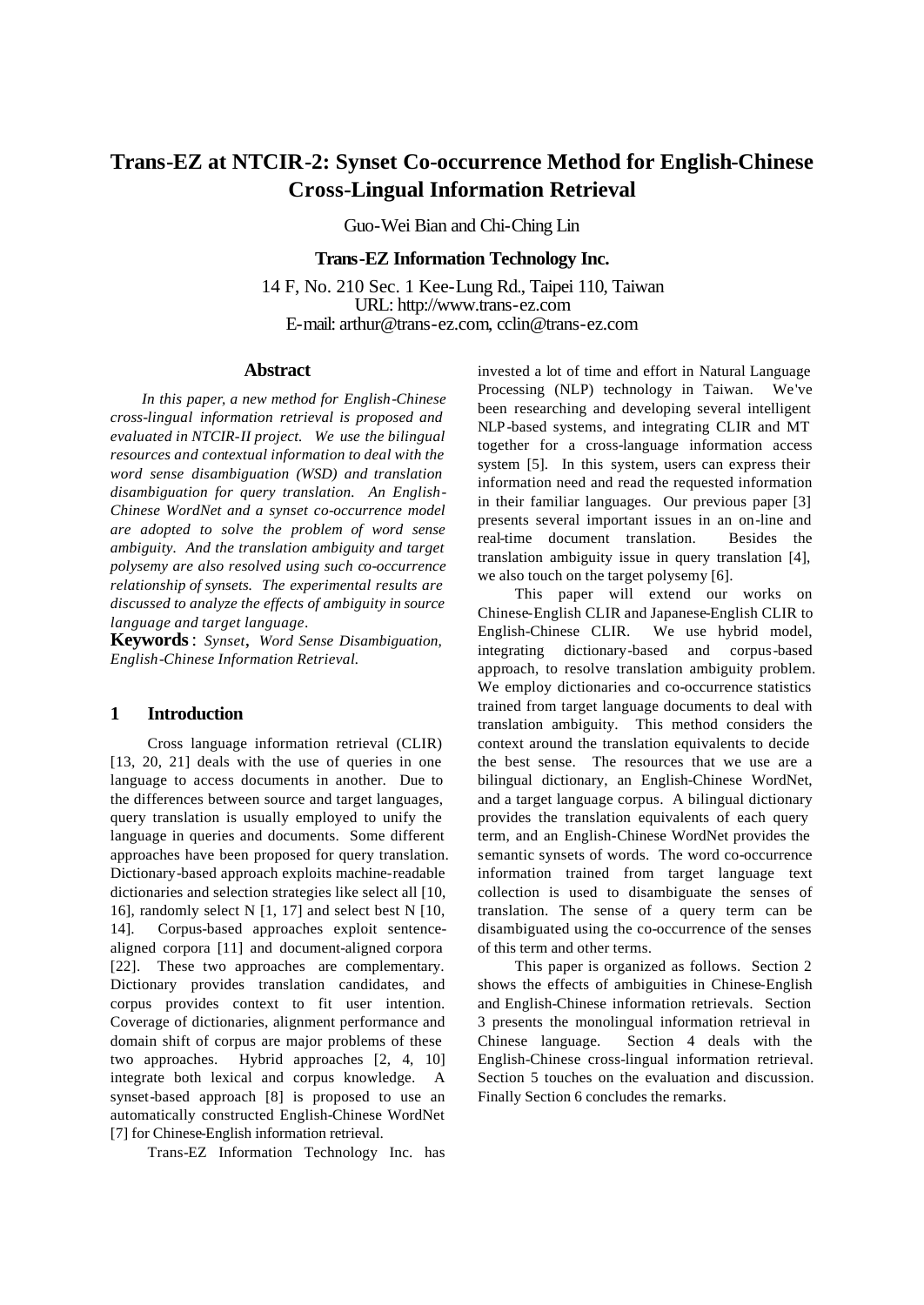# **2 Effects of Ambiguities**

Translation ambiguity and target polysemy are two major problems in CLIR [6]. Translation ambiguity results from the source language, and target polysemy occurs in target language. Take Chinese-English information retrieval (CEIR) and English-Chinese information retrieval (ECIR) as examples. The former uses Chinese queries to retrieve English documents, while the later employs English queries to retrieve Chinese documents. To explore the difficulties in the query translation of different languages, we gather the sense statistics of English and Chinese words. Table 1 shows the degree of word sense ambiguity (in terms of number of senses) in English and in Chinese, respectively. The Chinese thesaurus  $(tong2yi4ci2ci2lin2)$ [19] and the English thesaurus Roget's thesaurus are used to count the statistics of the senses of words. On the average, an English word has 1.687 senses, and a Chinese word has 1.397 senses. If the top 1000 high frequent words are considered, the English words have 3.527 senses, and the bi-character Chinese words only have 1.504 senses. For example, the Chinese word " " (yin2hang2) is unambiguous, but its English translation "bank" has 9 senses [18]. In summary, Chinese word is comparatively unambiguous, so that translation ambiguity is not serious but target polysemy is serious in CEIR. In contrast, an English word is usually ambiguous. The translation disambiguation is important in ECIR.

**Table 1.** Statistics of Chinese and English Thesaurus

|                      | Total<br>Words |       | Average # Average # of Senses<br>of Senses for Top 1000 Words |
|----------------------|----------------|-------|---------------------------------------------------------------|
| English<br>Thesaurus | 29,380         | 1.687 | 3.527                                                         |
| Chinese              | 53,780         | 1.397 | 1.504                                                         |
| Thesaurus            |                |       |                                                               |

# **3 Monolingual IR**

The test collection CIRB of NTCIR-II Chinese-IR Task is used to evaluate the performance of monolingual and cross-lingual information retrievals. This collection is composed of 50 topics (queries) in both English and Chinese to retrieve the Chinese document collection. Each query has relevance judgements. We use the Chinese topics to perform the Chinese monolingual retrieval and the English topics to perform the English-Chinese cross-language information retrieval.

In NTRIR-II CIRB collection, the original Chinese topics are composed of four fields: Title,

Question, Narrative, and Concepts. In our experiments, only the fields of Title, Question, and Concepts are used to generate the queries. Because Chinese queries are composed of characters without word boundaries, the queries have to be segmented. A Chinese query is segmented by a word recognition system, and then tagged by a POS tagger. Our system selects the terms tagged with Noun or Verb as query terms. Regarding the document collection, we use our full-text search engine system to index the contents in Title and Text fields.

The topic CIRB010TopicZH001 is considered as an example in the following.

<topic>

<number>CIRB010TopicZH001</number> <title>集會遊行法與言論自由</title> <question>

</question> <narrative>

</narrative> <concepts>

</concepts> </topic>

The query terms selected from the original Chinese query are listed below. The terms in the following lines are the results of the fields of Title, Question, and Concepts.

| Title:      | ٠   |   | $^{\prime}$  | 11.11<br>$\blacksquare$<br>٠                                                                                  |
|-------------|-----|---|--------------|---------------------------------------------------------------------------------------------------------------|
| Question:   | - 1 |   | $\cdots$     | $1 - 1 - 1 - 1$<br>$\mathbf{r}$<br>$^{\prime}$<br>,                                                           |
|             | ٠   |   | $^{\prime}$  | $^{\prime}$<br>$^{\prime}$<br>٠                                                                               |
| Concepts: ' |     |   | $\mathbf{r}$ | $\mathbf{r}$ , $\mathbf{r}$ , $\mathbf{r}$ , $\mathbf{r}$ , $\mathbf{r}$<br>$\mathbf{1}$<br>$\mathbf{1}$<br>٠ |
|             | ٠   |   | $\cdots$     | $\cdots$<br>$\overline{\phantom{a}}$<br>$\mathbf{1}$<br>٠<br>٠                                                |
|             | ٠   |   | $\mathbf{r}$ | $1 - 1$<br>$1 - 1$<br>$\mathbf{1}$<br>$\mathbf{r}$<br>$\cdots$                                                |
|             |     | ٠ |              |                                                                                                               |

# **4 EC-CLIR**

The recent works [2, 4] employ dictionaries and co-occurrence statistics trained from target language documents to deal with translation ambiguity. We will follow our previous work [4], which combines the dictionary-based and corpus-based approaches for CEIR. A bilingual dictionary provides the translation equivalents of each query term, and the word co-occurrence information trained from a target language text collection is used to disambiguate the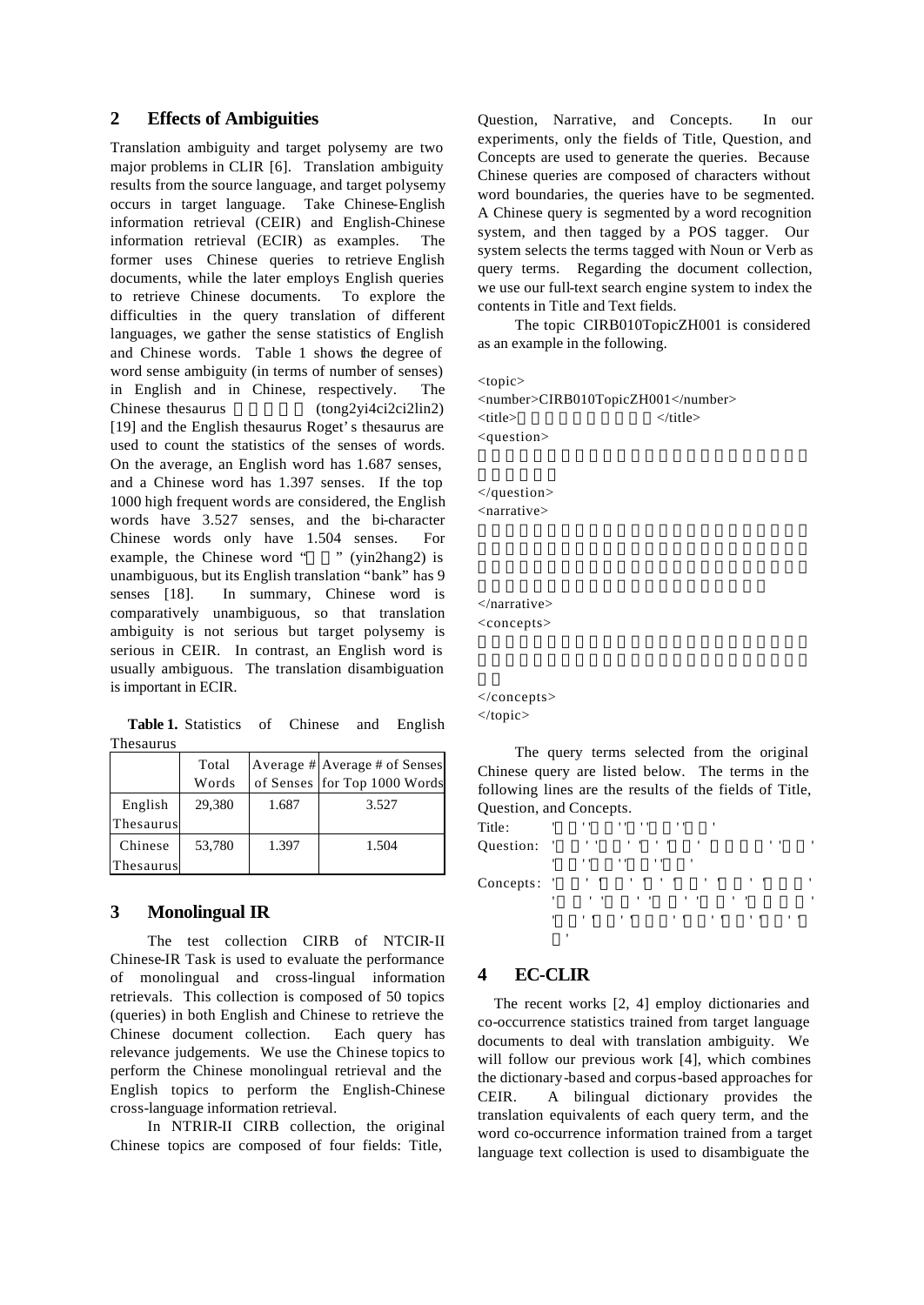translation. This method considers the context around the translation equivalents to decide the best target word. The translation of a query term can be disambiguated using the co-occurrence of the translation equivalents of this term and other terms. We adopt mutual information [9] to measure the strength. This disambiguation method performs good translations even when the multi-term phrases are not found in the bilingual dictionary, or the phrases are not identified in the source language. The recent work [8] adopts an English-Chinese WordNet to resolve the problem of translation ambiguity for Chinese-English information retrieval. We extend their method to use such bilingual WordNet-like resource to solve the problems of translation ambiguity and target polysemy in our English-Chinese information retrieval system. In a cross-language information retrieval system, the ambiguity of senses for a query term will grow from source language to target language during query translation. How to incorporate the knowledge from source side to target side is an important issue. We use the synset information in the English-Chinese WordNet to solve the word sense ambiguities in source language and target language.

# **4.1 Query Translation**

For each English query, only the fields Title, Question, and Concepts are used to generate the queries. The stop words are filtered out in the queries also. The translation disambiguation of a query term is solved using the context information. The size of context for disambiguation processing will affect the correctness of translation and speed performance. The translation segments are decided using the punctuations ",", ".", "?", and "!".

We adopt a bilingual English-Chinese dictionary, an English-Chinese WordNet [7], and a Chinese corpus to solve the problem of translation ambiguity. The English-Chinese WordNet is used to solve the sense ambiguity both in the source language (English) and the target language (Chinese). Our system uses the first two resources to obtain the translation candiates and the sense candidates of query terms. Within each translation unit, we use the following Synset CO-Model to find the sense of each English query term. The Chinese terms in the selected synset can be regarded as the target query terms like the query expansion.

The processing of English query is shown in Figure 1.



Figure 1. The Processing Flow of Query Translation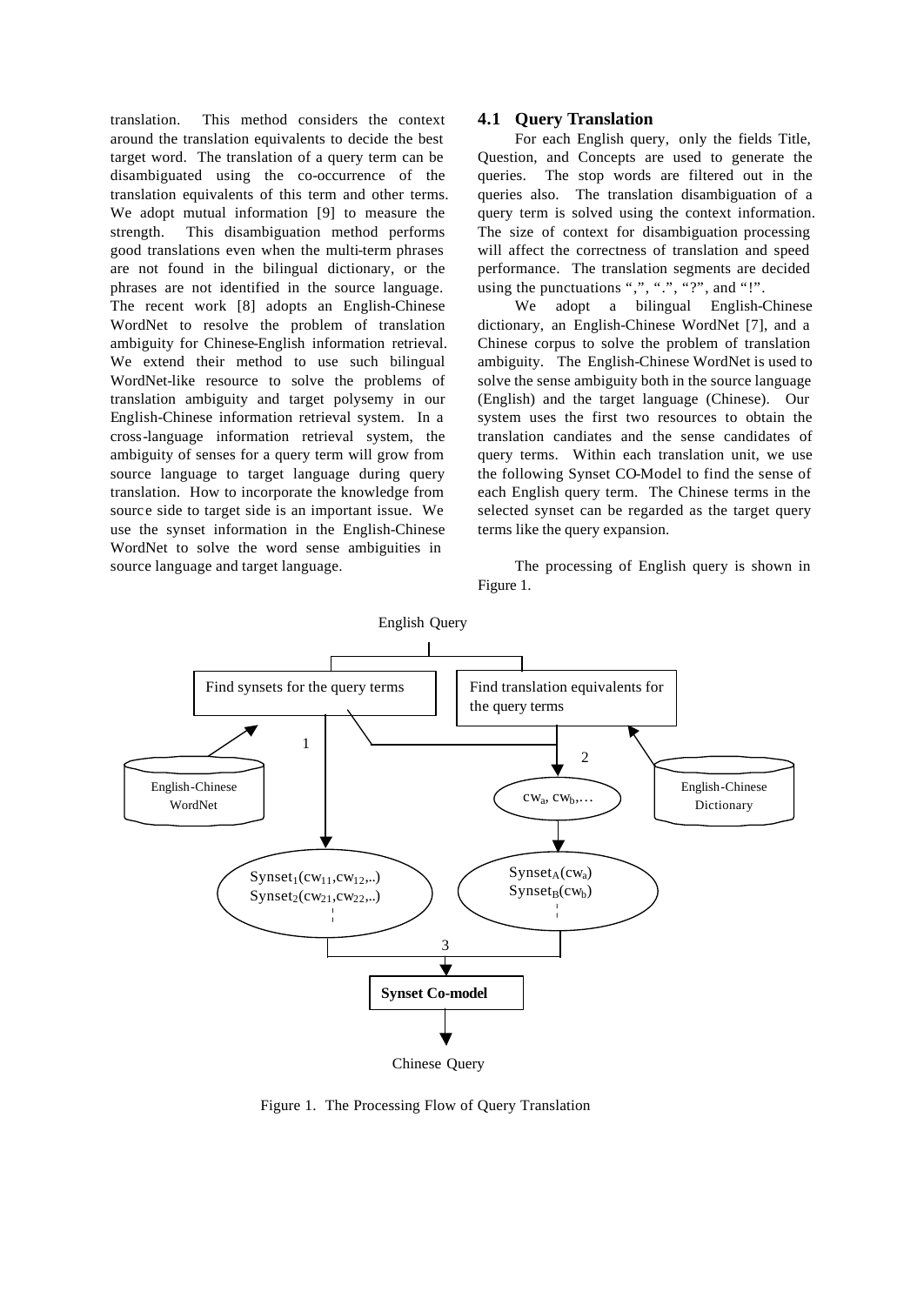- 1. After removing the stop words, we look up the English-Chinese WordNet for the remaining English words. A set of synsets is retrieved for each English query term. In the English-Chinese WordNet, a synset is composed of the English words like the WordNet. Additionally, a synset may contain some Chinese words. We eliminate those synsets with English words only, and the remaining bilingual synsets are used to solve the preoblems of translation ambiguity and target polysemy.
- 2. The Chinese equivalents of each English query term are obtained from the bilingual English-Chinese dictionary. For those Chinese equivalents not appearing in the synsets obtained in Step 1, we treat each of them as the individual synsets composing of one Chinese word only.
- 3. From the steps 1 and 2, each query term can be found out its synsets and the translation equivalents of synsets. We use the following Synset CO-Model to find the Chinese equivalents of each English query term.

The topic CIRB010TopicEN001 is considered as an example in the following.

<topic>

- <number>CIRB010TopicEN001</number>
- <title>The Assembly Parade Law and freedom of speech</title>

<question>

To retrieve the amendment and discussion of the regulations about communism and country separation in the Assembly Parade Law.

</question> <narrative>

- The content of related documents should be focused
- on the restrictions of communism and country separation originally proposed by the Assembly Parade Law, whether it conforms to constitution about freedom of speech indemnification, the interpretations of the grand justice regarding to this topic, discussions and viewpoints of experts/scholars, and the current status of the Assembly Parade Law amendments.

</narrative> <concepts>

the Assembly Parade Law, Parade and Demonstration, constitution, freedom of speech,<br>indemnification, communism, country indemnification, separation, Council of Grand Justices, legislation, amendments.

The synsets of English query term 'Assembly' in English-Chinese WordNet are listed below. The first column is the sense ID. of synset, and the others are the English terms and the Chinese terms in the synset.

Assembly

| 00585619 04 n<br>00798100 04 n<br>gathering // | fabrication assembly<br>assembly assemblage |
|------------------------------------------------|---------------------------------------------|
| 02217607_06_n                                  | assembly $\frac{1}{2}$                      |
| 02716453_06_n                                  | forum assembly<br>meeting_place //          |

06071059\_14\_n assembly

In the English-Chinese bilingual dictionary, the translation equivalents of the term 'Assembly' are: Assembly

The synsets for each term in the query string "Assembly Parade Law" are listed in the following. The synset ID. 999999 indicated the special synset for those translation equivalents appearing in bilingual dictionary after the processing of step 2.

#### Assembly

02217607\_06\_n 02716453\_06\_n 00798100\_04\_n

#### Parade

01313443\_38\_v 01313330\_38\_v

```
999999 遊行
999999
```
Law  $\frac{1}{\sqrt{2\pi}}$ 

```
04904589_10_n
06093563_14_n
```
999999 999999 999999

#### **4.2 Synset Co-model**

We follow the strategy discussed previously for translation disambiguation [4]. This method considers the context around the English translation equivalents to decide the best target equivalent. Furthermore, an English-Chinese WordNet is used to solve the problem of translation ambiguity in English-Chinese information retrieval.

We compute the mutual information for the sets of synsets, and select a synset for each Chinese query term. Due to lack of sense-tagged coropa, we cannot compute the mutural information for the

<sup>&</sup>lt;/concepts>

<sup>&</sup>lt;/topic>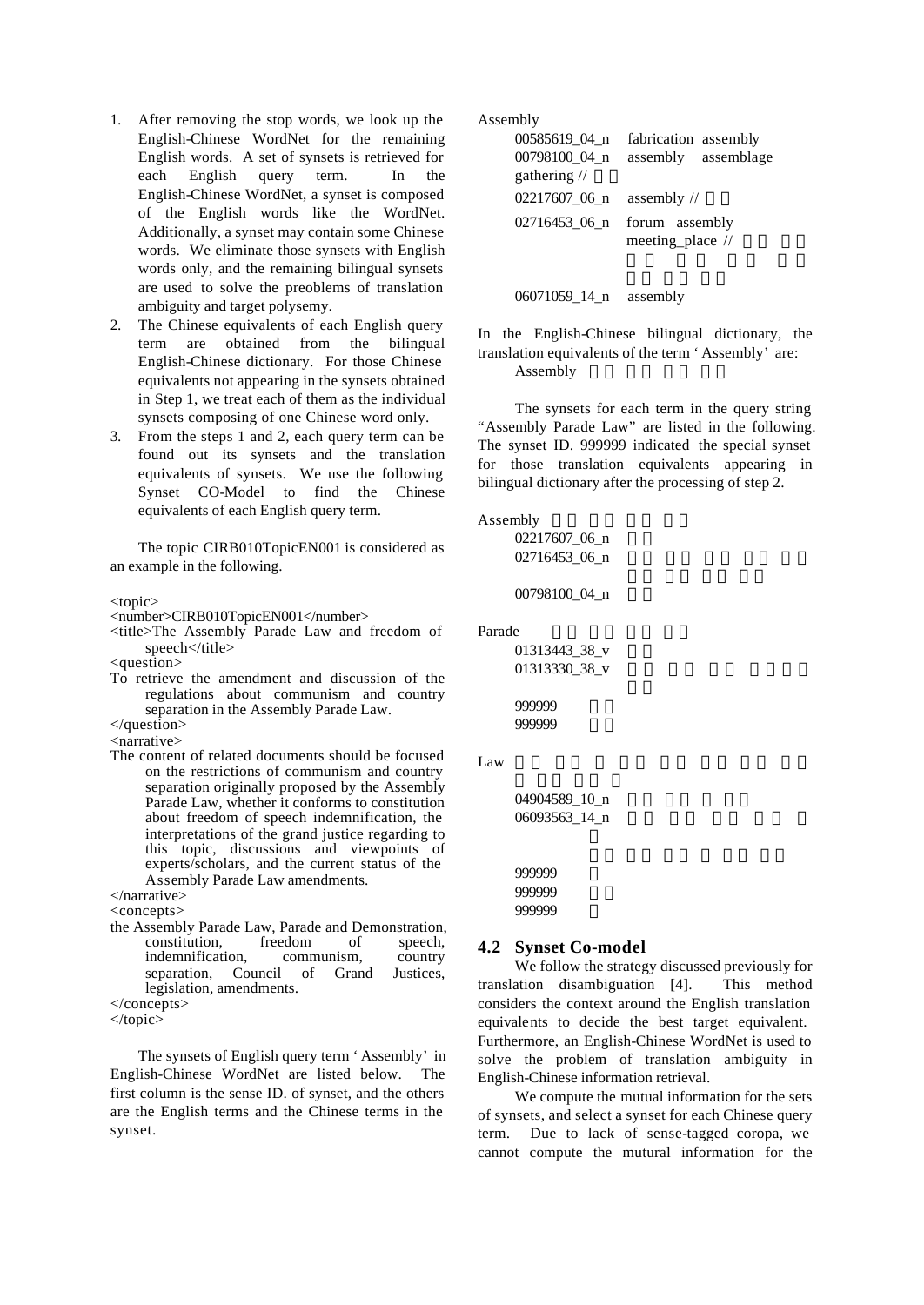sysnset pairs directly. The mutual information of two synsets can be measured as follows. Let synset and synset<sub>2</sub> be synsets for two query terms. Assume synset<sub>1</sub> and synset<sub>2</sub> are composed of  $m$  and  $n$  Chinese words, respectively.

$$
MI\left(synset_{1}, synset_{2}\right) = \sum_{i=1}^{m} \sum_{j=1}^{n} MI(t_{1i}, t_{2j})/(m+n)
$$

Where, the synset (synset<sub>1)</sub> contains the words  $t_{11}, t_{12},$  …,  $t_{1m}$ the synset (synset $_2$ ) contains the words

 $t_{21}$ ,  $t_{22}$ , ...,  $t_{2n}$ .

The MI values of any two Chinese words are trained from ASBC corpus [15]. Chen, Lin, and Lin [8] proposed a method to measure the MI of synsets in Chinese-English information retrieval. We replace the  $(m*n)$  in the synset MI function as  $(m+n)$  to avoid preferring the smaller synset pairs. Table 2 shows the MI values of two synsets for the English query  $(Em_1 Ew_2 Ew_3)$ . We will select the synsets syn<sub>11</sub>, syn<sub>22</sub> and syn<sub>31</sub> as the senses of the query term  $Ew_1$ ,  $Ew_2$  and  $Ew_3$  respectively. In summary, our Synset-CO model employs the mutural information of words to select the appropriate synsets.

Table 2. MI Values of any Two Synsets in the Query

|                     |                     | $Ew_1$                             |                   | $Ew_2$            |                   | $Ew_3$            |                   |                   |  |
|---------------------|---------------------|------------------------------------|-------------------|-------------------|-------------------|-------------------|-------------------|-------------------|--|
|                     |                     | syn <sub>11</sub>                  | syn <sub>12</sub> | syn <sub>21</sub> | syn <sub>22</sub> | syn <sub>31</sub> | syn <sub>32</sub> | syn <sub>33</sub> |  |
| ${\rm E} {\rm w}_1$ | syn <sub>11</sub>   |                                    |                   | 1.517             | 4.394             | 1.233             | 0.444             | 1.583             |  |
|                     | syn <sub>12</sub>   |                                    |                   |                   |                   |                   |                   |                   |  |
| $Ew_2$              | syn <sub>21</sub>   | 1.517                              |                   |                   |                   | $-0.061$          | 0.028             | $-0.536$          |  |
|                     |                     | syn <sub>22</sub> <sup>4.394</sup> |                   |                   |                   | 3.899             |                   | 0.417             |  |
| $Ew_3$              | syn <sub>31</sub>   | 1.233                              |                   | $-0.061$          | 3.899             |                   |                   |                   |  |
|                     | $SVM$ <sub>32</sub> | 0.444                              |                   | 0.028             |                   |                   |                   |                   |  |
|                     | syn <sub>33</sub>   | 1.583                              |                   | $-0.536$          | 0.417             |                   |                   |                   |  |

After step 3, the result of the query string "Assembly Parade Law" is in the following. In partically, the target terms for each query term are the words in the same synset.

Assembly

Parade Law

Finally, the query string "Assembly Parade Law" is translated as the query "

" like query

# **5 Experiments**

expansion does [12].

The eleven-point average precision on the top 1,000 retrieved documents is adopted to measure the performance of all the experiments. The monolingual information retrieval, i.e., the original Chinese queries to Chinese text collection, is regarded as a baseline model. The performance is 0.3880 under the specified environment. In the English-Chinese experiment, the performance is 0.1318 only.

There are some factors to influence the cross-language retrieval performance. One is the coverage of the bilingual dictionary and the English-Chinese WordNet. Another one is the methodology to resolve the translation ambiguity. In our experiments, the English-Chinese WordNet is automatically constructed by mapping the Chinese words to the English WordNet. The correctness of such mapping is a problem to influence the correctness of senses. Another problem is whether the semantic structure of English WordNet is suitable to Chinese words. In the other hand, the methodology of synset co-occurrence model for the translation disambiguation has some problems to be solved. For those Chinese translation equivalents not appearing in the retrieval synsets of English query terms, we treat each of them as an pseudo synset composing of one Chinese word only. Such processing may make a mistake to split the Chinese translation equivalents with the same sense to different synsets. This problem may influence the selection of synsets. Further, the co-occurrence relationships of synsets cannot be measured directly because of the unavailability of sense-tagged corpora in Chinese. The measurement of proposed approach cannot reflect the association of synsets perfectly.

# **6 Conclusion**

In this paper, we describe an English-Chinese cross-language information retrieval system for the evaluation in NTCIR-II ECIR task. We extend our work on Chinese-English CLIR to deal with this problem. We propose an approach to adopt the English-Chinese WordNet in CLIR system. The sense information is used to resolve the problems of translation ambiguity and expand the target query. The performance (0.1318) of English-Chinese information retrieval only achieves about 30% of the monolingual (Chinese) retrieval performance (0.3880). According to the degree of word sense ambiguity in English, the translation disambiguation is more serious than target polysemy in ECIR. Chen, Lin, and Lin [8] adopt the Chinese-English WordNet and propose different approaches in Chinese-English cross-language information retrieval. In their experiments on TREC-6 collection, the best performance is 0.1010. However, the experimental sets and the translation directions are totally different.